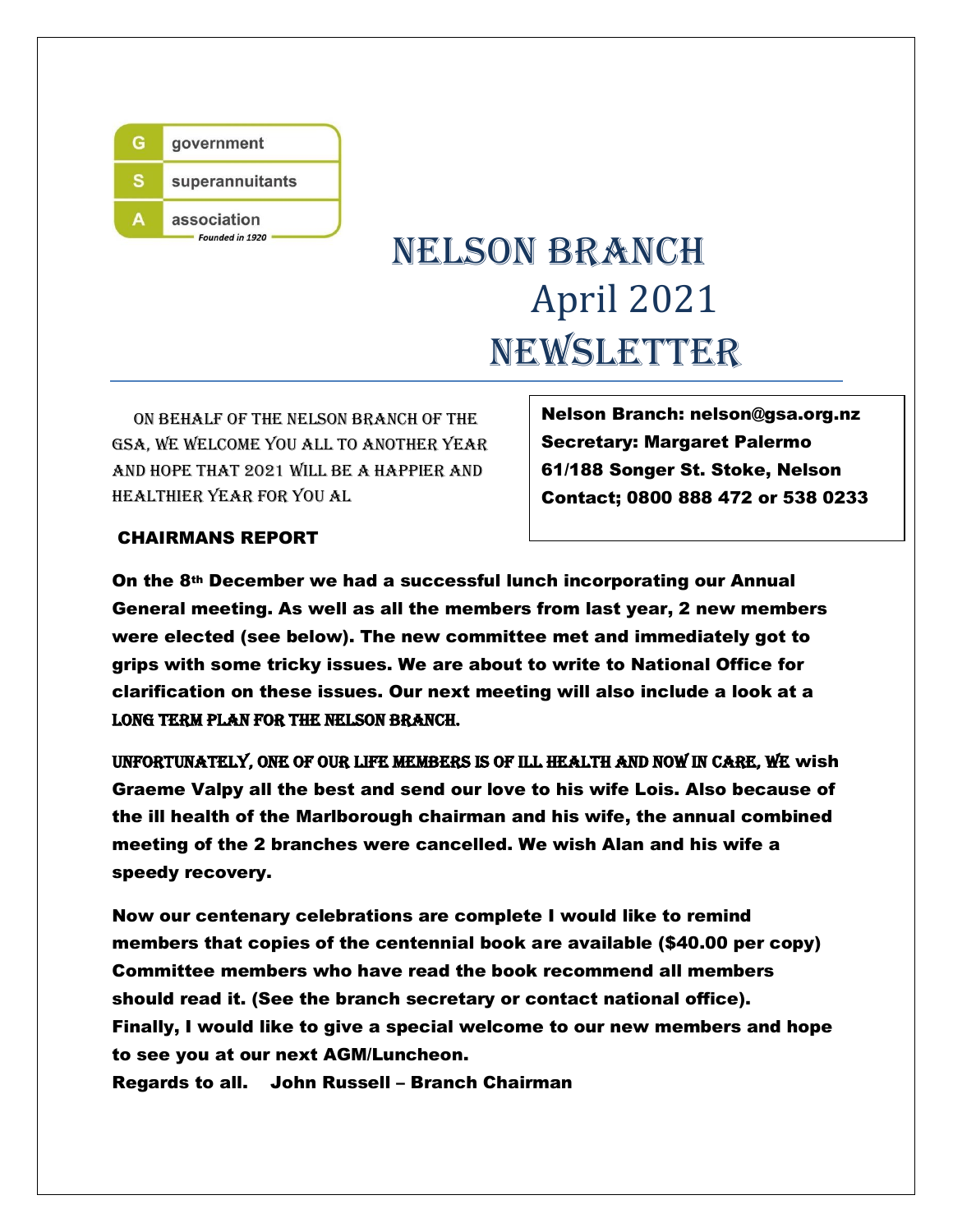73 members thoroughly enjoyed their complementary lunch and drinks to celebrate the GSA 100 years held at the Club Waimea on the 8th December.

We had a shortened AGM due to the lockdown and not able to have our AGM in May 2019. We are happy to introduce 2 new members to our committee. Tony Greep and Monty Tawhai.

Our committee is as follows

Chairman John Russell Vice Chairman Denis Wastney

Treasurer Denis Wastney Minute Secretary Nick Farr

Members Secretary Margaret Palermo

Alec Waugh, Mick Alder, Tony Greep and Monty Tawhai.

It would be very nice to see more women on the committee, you will be given a chance at our next AGM.

 commencing at 11.30am. This year we have the privilege of a visit from our National  $\blacksquare$ AGM 2021 to be held at the Club Waimea, Lower Queen St on Tuesday 23rd June President Tony Hamilton and Vice President and Chairman of Marlborough Branch Alan Straker.

Payment by direct debit into GSA Account Nelson 031 354 0027960 00. Please add your name when you direct debit also please send enclosed slip. This also applies when paying cash. Payment to Denis Wastney 13 Essex Terrace, Stoke, phone 545 7299 or 027 616 6071. Unfortunately, no cheques as they are no longer viable. Please register by Friday 11th June.

Cost of our luncheon will be \$20.00pp. Once again, our committee were able to subsidize the meal.

| <b>Special Diet meal requirement Yes/No-</b> |  |
|----------------------------------------------|--|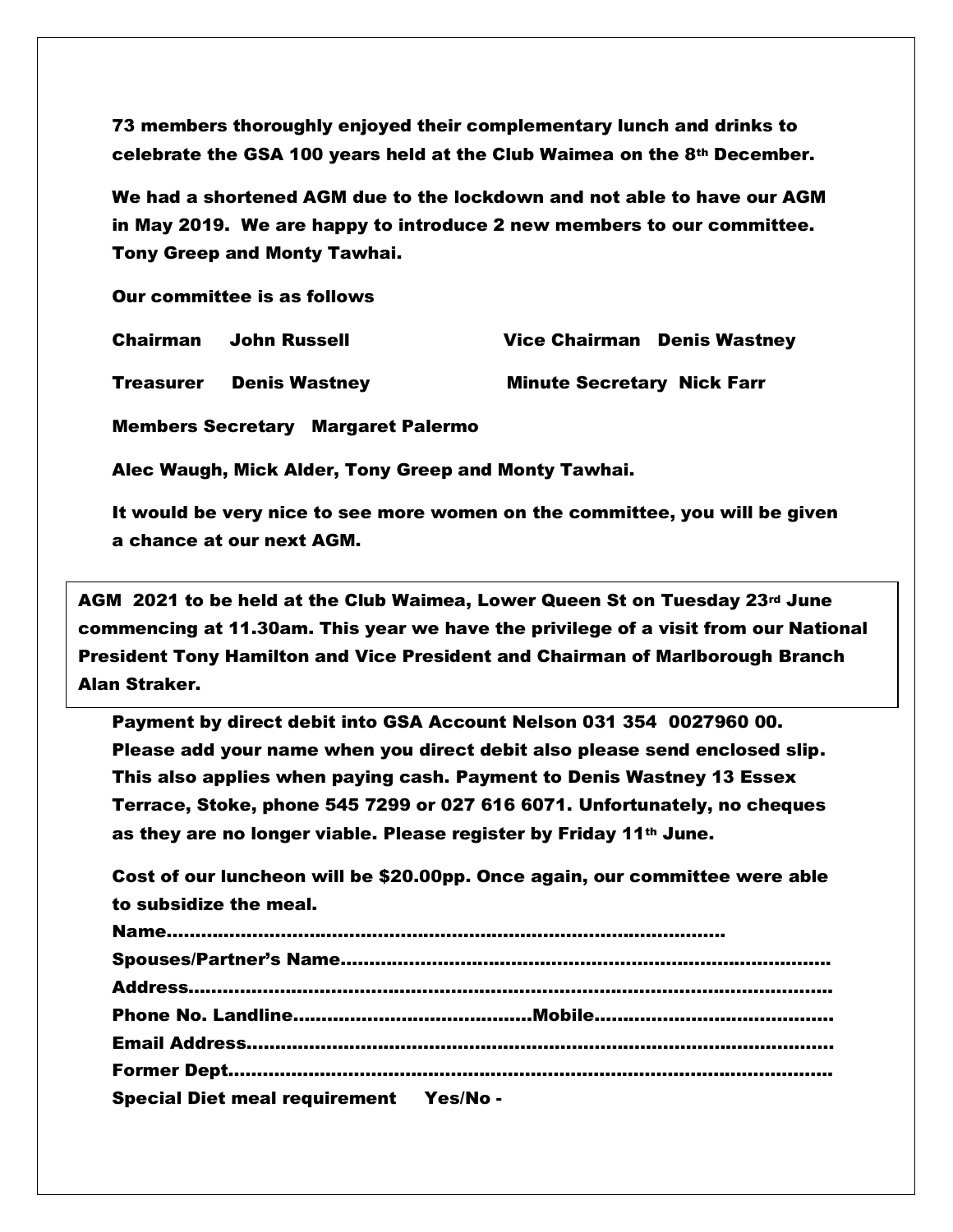#### Takaka trip:

This year our liaison person Nick has arranged for us to visit Takaka 14th September. or p/p 22nd September. For those who are coming from Nelson we have hired a van and we ask that you meet outside Stoke Memorial Hall at 7.30am, outside Oakwoods Retirement Village 7.50am or outside Motueka RSA. 8.30am Arriving around Takaka at 10am where we will hop on a bus to take us to the historical Wholemeal Café for morning tea (buy your own) then by bus to Totaranui for lunch of sandwiches/cake, tea and coffee (provided) and a walk around Totaranui before returning to Takaka at around 2pm then back to Nelson. Cost \$25.00pp. (bus and meal cost) Van being subsidized by committee. Takaka members please phone Nick 027 276 2540 and Nelson members contact Margaret 0800 888 472 or 03 5380233. Payment to Denis Wastney.

#### Change of address:

We must thank those of you who have phoned or emailed with your new address, email address, phone number, or to inform us of a death, please continue, it is very important we keep our database up to date, however we still must encourage our annuitants to make sure you register your spouse. Please contact our Secretary Margaret by email [nelson@gsa.org.nz](mailto:nelson@gsa.org.nz) or phone 0800 888 472 or 03 538 0233.

Looking forward to seeing you at our AGM/Luncheon on Tuesday 23 $rd$  June. 11.30am at Club Waimea. All new members are very welcome.